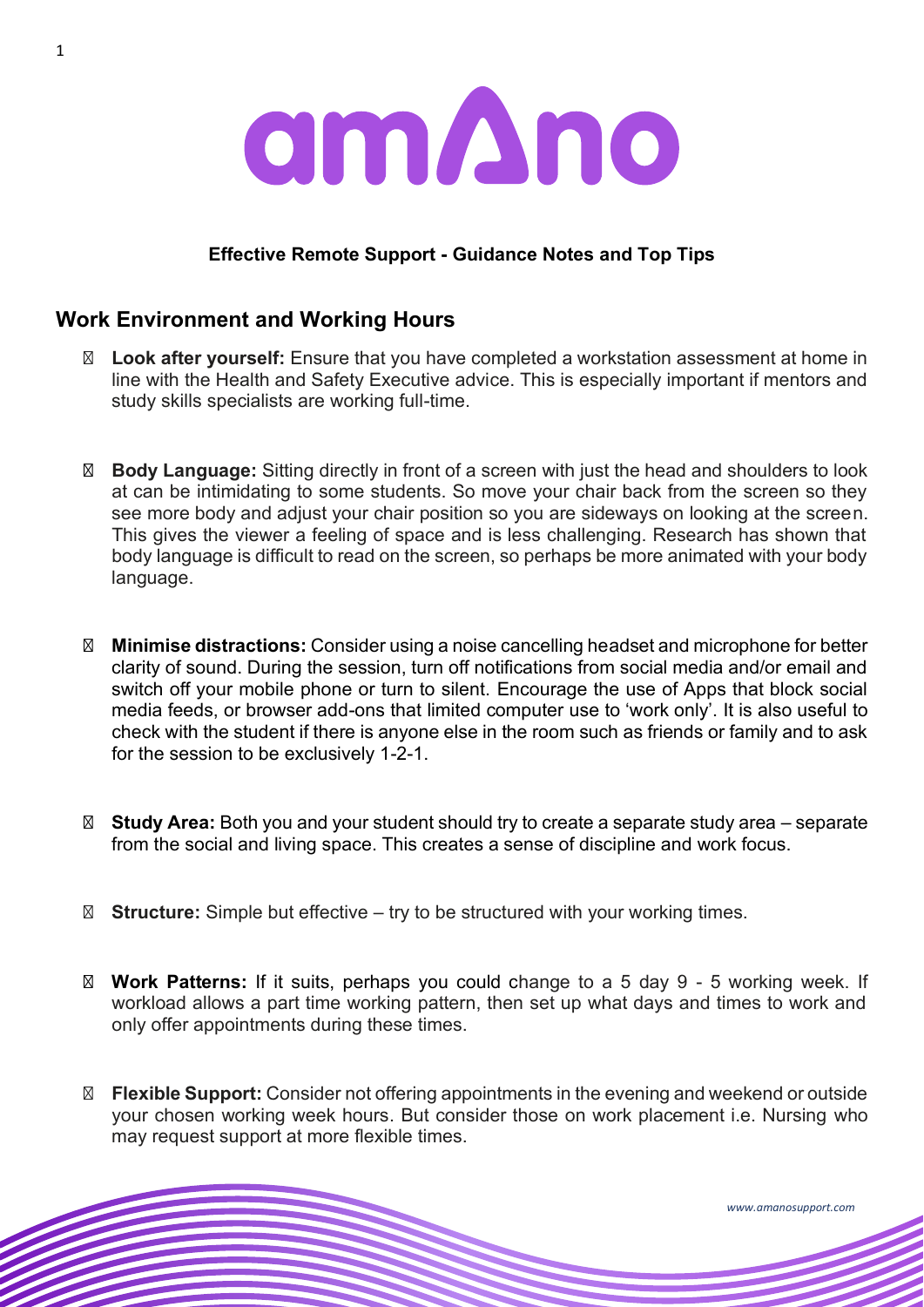

**Take Breaks:** Plan working days with consistent breaks i.e. 15 minutes morning and afternoon with either 30 minutes or an hour for lunch - And stick to it!

**Communication Boundaries:** Do not engage with students outside of the working week if this is what you have agreed. Ensure this is communicated with your students.

**Holiday!** Take time off - Book time off for holiday breaks ahead, taking at least one week every 3 months.

**Non-Medical Help:** Remind students that our support is non-medical, ensuring that a process is given to them for when they feel unsafe. Always discuss with Amano if safety concerns emerge.

#### **Effective Remote Support**

- 1. **Prepare Ahead:** Encourage your students to share assignment briefs or other pertinent information prior to commencement of a support session. This approach adds efficiency to a session.
- 2. **Routine:** Perhaps develop a routine of how a session is likely to unfold. You could start off with 'how are you? What's going on for you right now?' This leads to relationship building, gaining a time frame over the months and years. But always (unless crisis ensuing) bring it back to the academics, how is this being affected? What are you working on right now? What can be done? Who can be spoken to for more information to guide you?
- 3. **Little and Often:** Break student support sessions to shorter times with greater regularity. Many students simply cannot focus on the screen for an hour, this is especially true when working with students who have an autistic spectrum condition. There are clear advantages for the students when this is put in place. It supports the student to set up structure and routine. With the isolation brought about by Covid it gives the student an opportunity to engage with someone, rather than continued isolation.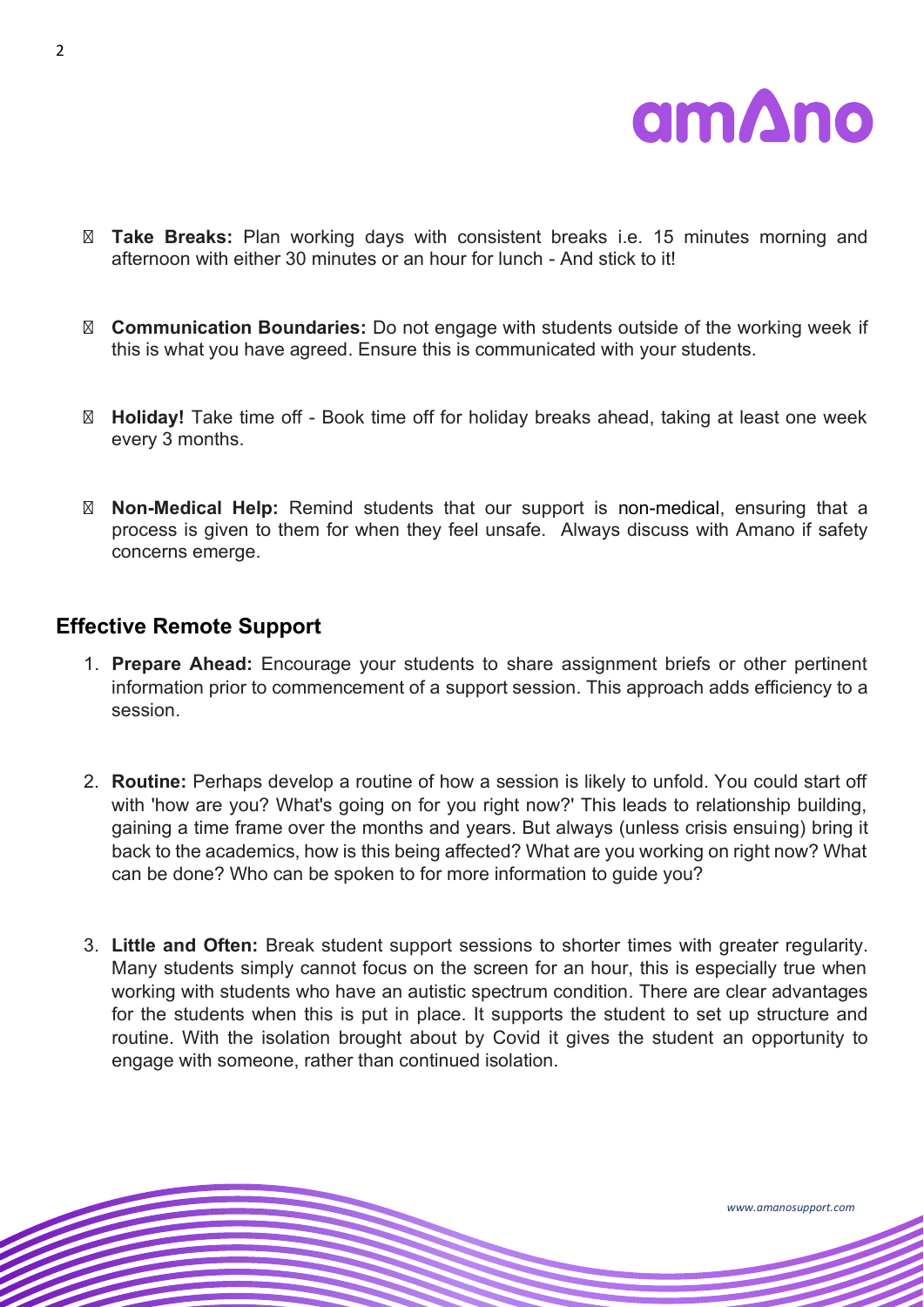

- 4. **Benefits:** Communicate to the student the benefits of working online versatility, greater flexibility, more comfortable for them in their own space, less background activity (i.e. being in the library or study area).
- 5. **Learning Needs:** Take more time to openly discuss their learning needs and how to best support them as they acclimatise to the new challenges and opportunities that online learning offers.
- 6. **Communication with Uni**: Encourage them to communicate with their university lecturers by giving them written email plans to ask for clarity and pointers for success, as many students are reluctant to engage with university tutors who they might perceive to be scary and inaccessible.
- 7. **Collaborate** using mind-maps etc. and remind the student of previous academic writing support tips by using over-learning for strategies that worked during the face-to-face sessions.
- 8. **Motivate**: Don't forget some students will need extra motivation as they are not attending physical lectures, so will be missing peer support to complete assignments on time.
- 9. **Monitor Progress**: Some students will be easily distracted at home and not get a lot of academic reading or work done, so a regular review cycle and work diary will monitor progress and highlight if the student is falling behind in their studies. Each support session can then begin with an update to the work diary and check list, documenting what has been achieved and what is left to complete since the last session. Use the Individual Support Plan to record agreed actions, review, and outcomes.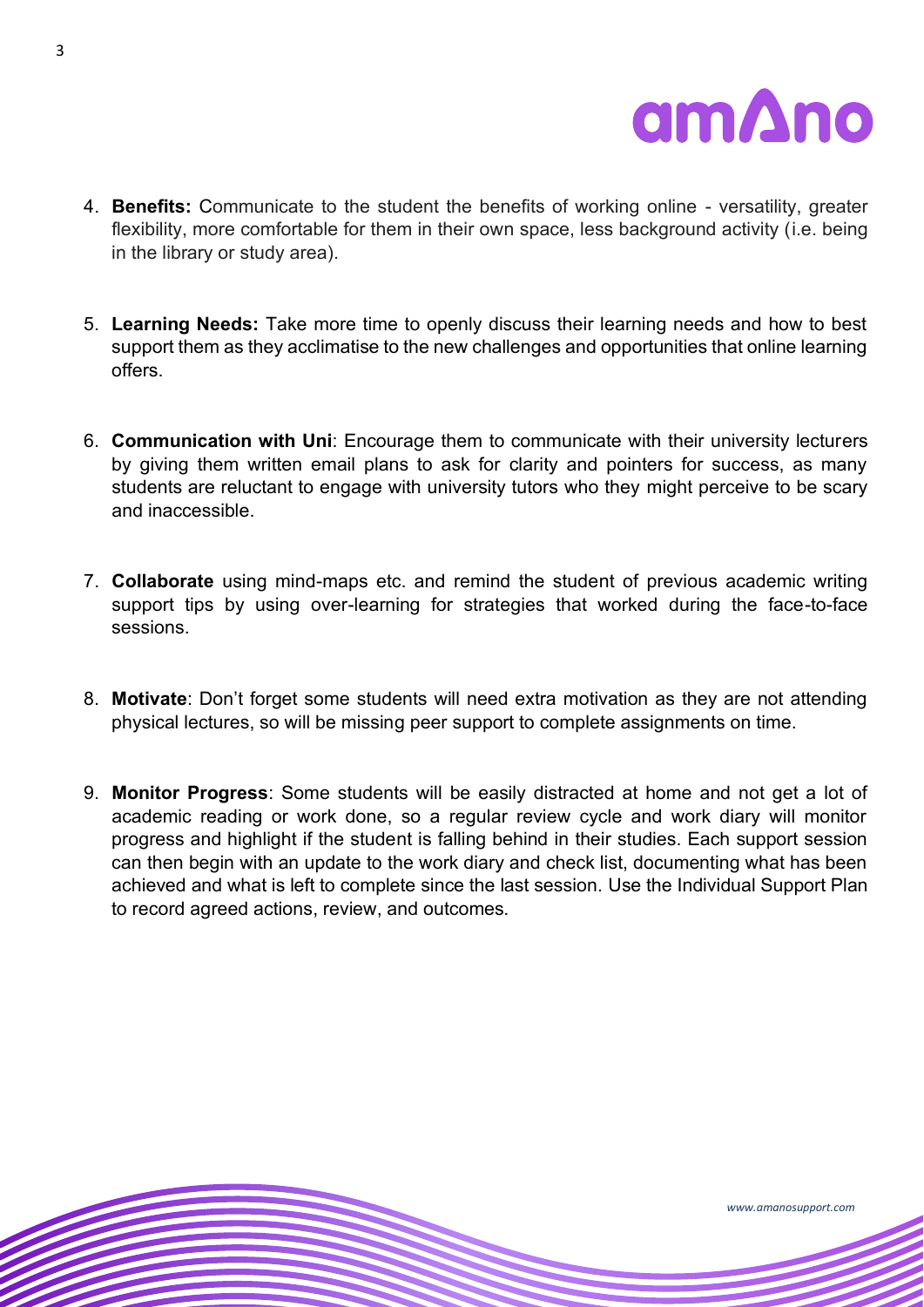

# **Student Wellbeing**

- 1. **Empathy:** We are all having to deal with Covid-19 and whilst ordinarily personal boundaries about our own feelings are not shared, you may find it useful to share your own generic fears and anxieties of Covid-19 with students. This may the help them to relax more as they know they are not on their own.
- 2. **Positivity:** Always be positive. During the Covid outbreak, students, especially those with MH challenges, became especially anxious and stressed. Some mentors have decided to meet these feelings of isolation and disconnection from reality with a pastoral approach through recognition and compassion, continually reassuring them, talking openly about their academic anxieties, and coming up with solutions collaboratively to empower them.
- 3. **Observation:** Look for changes in levels of engagement and changes in behaviour of your student. Are they falling behind with their academic progress or missing support sessions? There may be signs of a decline in wellbeing.
- 4. **Safety:** If you have concerns for the safety of a student, then you must signpost to the appropriate services and discuss with Amano and Uni / College support services.

### **Online Platform and Security**

- 1. **Choice:** Discuss how your student would like you to engage with them online; FaceTime, Zoom, What's App, Skype, Google Hangouts, Teams etc. Everyone will be different. Be open and prepared to try new ways and new online opportunities with the student.
- 2. **University Online Platform:** Check with your student which platform is used by their Uni or college, it's useful that you are familiar with the system that your student is using for their Uni online learning.
- 3. **Tools and Features:** Make use of all the in-built features such as: screen sharing, recording, chat, breakout rooms.

4